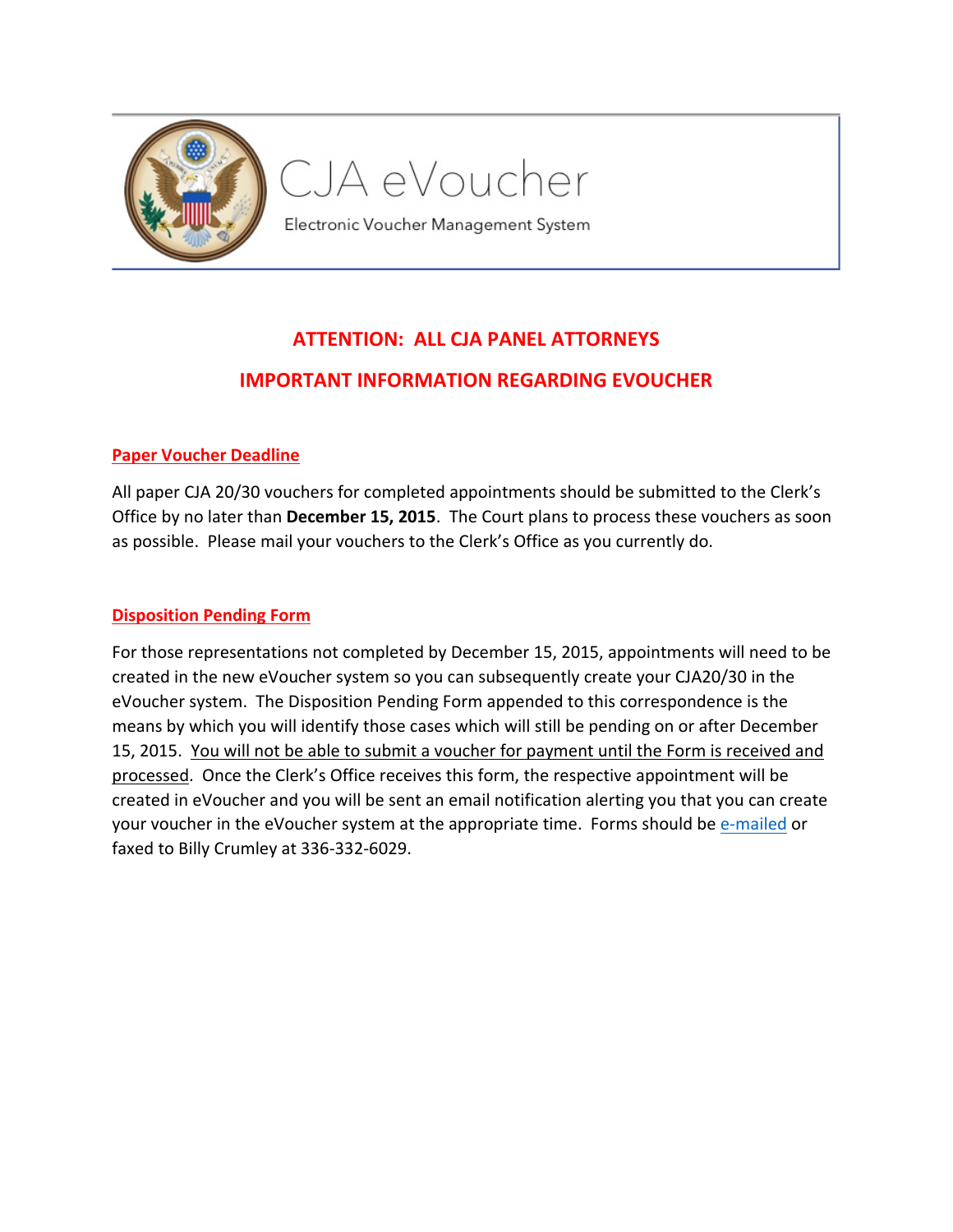#### **Live on eVoucher**

The Clerk's Office will begin creating appointments through the eVoucher system on or about **January 22, 2016**. Whenever an appointment is created in the eVoucher system (new or an existing appointment as outlined in the paragraph above), the respective attorney will receive an automatically generated email.

Once ready to create the voucher, you will:

- 1. Login to eVoucher
- 2. Find your appointment under your eVoucher *Appointment List*
- 3. Click the hyperlink to the specific appointment
- 4. Create the applicable voucher:



5. The CJA voucher will be automatically transmitted to the Clerk's Office for review, approval and processing.

#### **Training**

In-person training on eVoucher will be provided beginning the week of December 14, 2015 and logins will be provided. [Training dates](http://www.ncmd.uscourts.gov/sites/ncmd/files/eCJA_Training.pdf) in Greensboro have been posted on the Criminal Justice Act link on the Court's website. Please contact [Billy Crumley](mailto:billy_crumley@ncmd.uscourts.gov) by e-mail or by phone at (336) 332-6003 to register for training. Written and electronic training materials will be provided prior to training.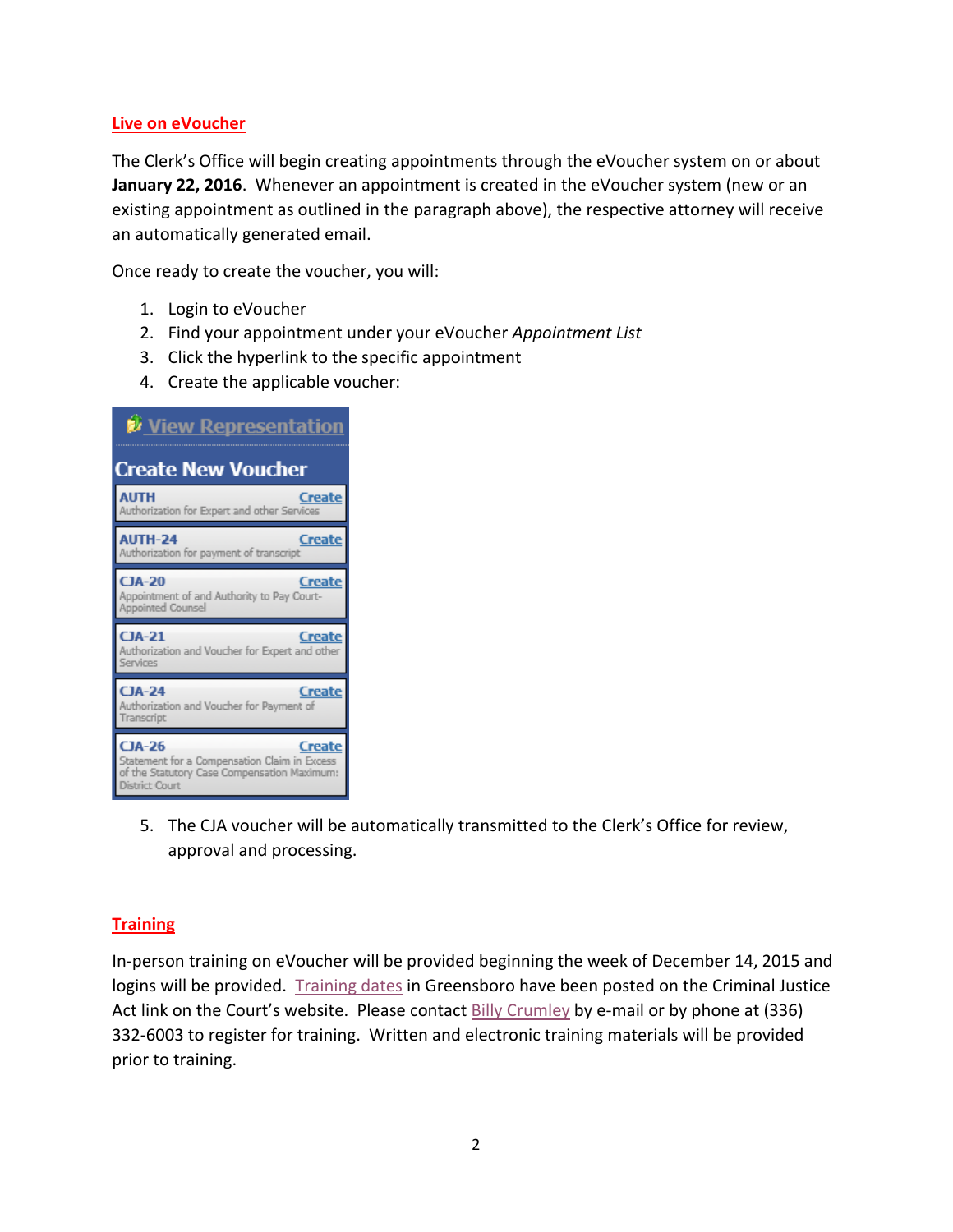#### **Evoucher Browser Compatibility**

Windows: Internet Explorer 8 or newer is approved. Apple Macintosh: Safari 5.1 or newer is approved. Apple Mobile: Safari is approved (with limitations). **Chrome, Firefox and other browsers may NOT be used with eVoucher.**

Please update your browser as soon as possible.

#### **Questions?**

.

Questions may be directed to:

| <b>Billy Crumley</b> | billy crumley@ncmd.uscourts.gov 336-332-6003 |  |
|----------------------|----------------------------------------------|--|
| Tammi Hellwig        | tammi hellwig@ncmd.uscourts.gov 336-332-6012 |  |
| Gloria Powell        | gloria powell@ncmd.uscourts.gov 336-332-6035 |  |